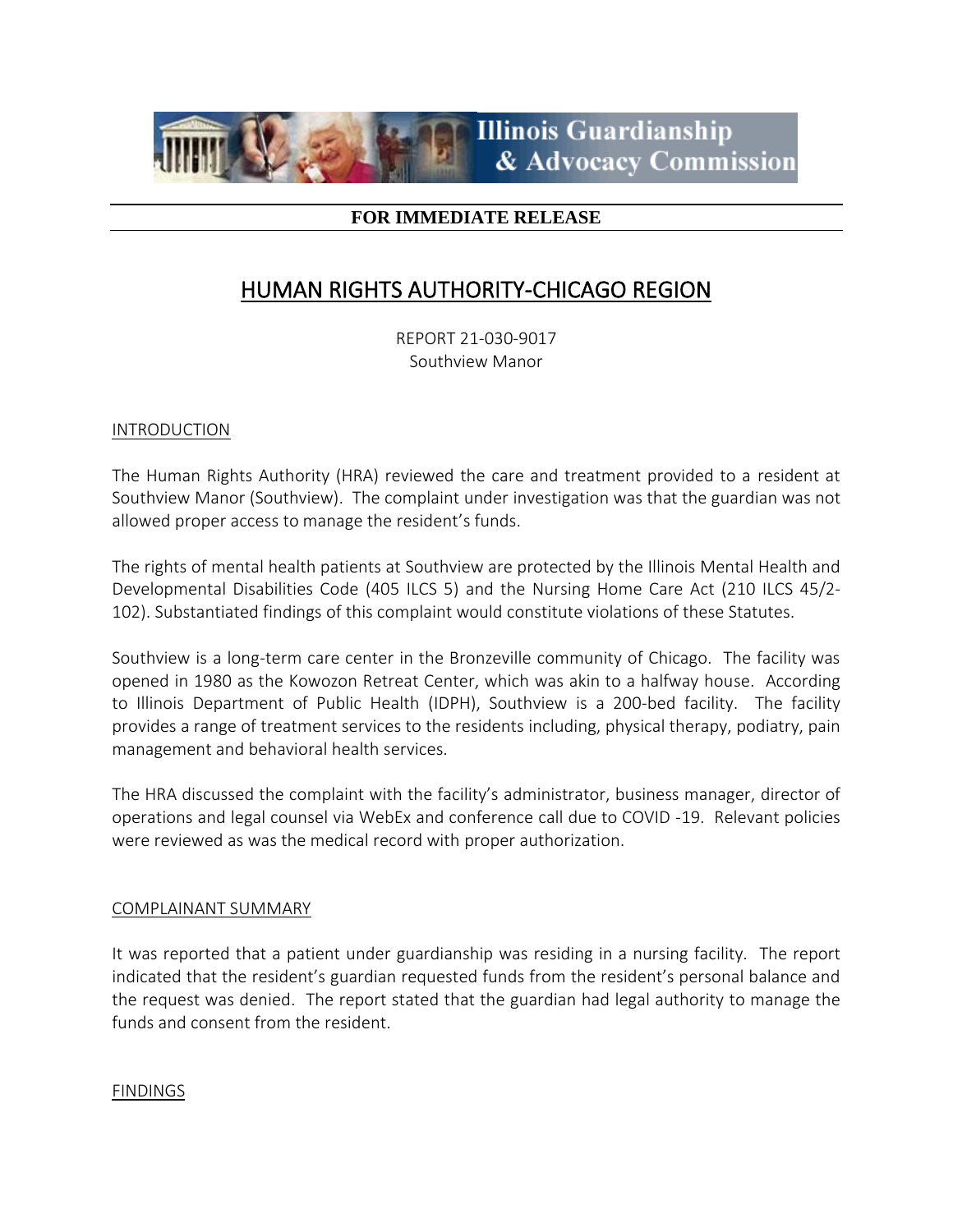#### *"Southview" Record Review*

The facility provided a record that includes patient progress notes, surveys/investigations conducted by IDPH regarding complaints filed on the resident's behalf, financial balance sheets, some formal and some informal documents regarding the resident's trust fund. The record illustrates that the resident arrived at the facility in March of 2019. The record also details that the resident was discharged to another facility in April of 2021.

The financial balance sheets provided in the record begin with January of 2020. The sheets show all deposits, cost of care charges, and withdrawals made by the resident. Per the record, from January of 2020 to May of 2020 the resident only has deposits of social security. The only charges are for cost of care, and the only withdrawals are for the Medicaid monthly personal allowance (\$30/monthly).

The record details that on May 29, 2020 an economic stimulus deposit was attributed to the resident's account. The entire amount of the economic stimulus deposit was withdrawn on June 10, 2020. The record does not contain any notes about who authorized or received this withdrawal. However, there is a copy of a check dated June 10, 2020, made payable to the guardian in the record. The copy of the check is for the full amount of the stimulus.

The provided financial sheets do not depict any other unusual disbursement for the year of 2020. However, there are a couple of disbursements in 2021 that the guardian received. The first disbursement occurred on February 19, 2021. There are notes for this issuance and a copy of the check. The initial note about the disbursement is dated January 27, 2021. This note illustrates that the facility had been in contact with the guardian regarding the resident's funds. The note reads, "[guardian] contacted the business office manager and administrator regarding gaining access to her [ward]'s stimulus check. She was informed that [the facility] will only release the check to her with her [ward]'s permission, which he did not grant at this time."

Following the note is a letter addressed to the guardian. The letter is dated February 2, 2021 and is signed by the facility's administrator. The letter informs the guardian of the requirements mandated in the Illinois Administrative Code. The letter also provides the guardian with a copy of the Administrative Code regarding residents' funds, as well as, an apology for lack of explanation during the first round of stimulus payments.

Finally, there is a resident trust transfer agreement with a note for the initial disbursement. The note details that the guardian had a disagreement with the amount the resident approved. The note further details that \$400 was approved by the administrator. A copy of the new amount was issued and can be found in the record.

The second disbursement occurred on March 16, 2021. There is a copy of the check in the record, but a note is absent for this issuance. There is a memo on the copy of the check that states, "remaining balance for [resident]." Per the record there are no other disbursements on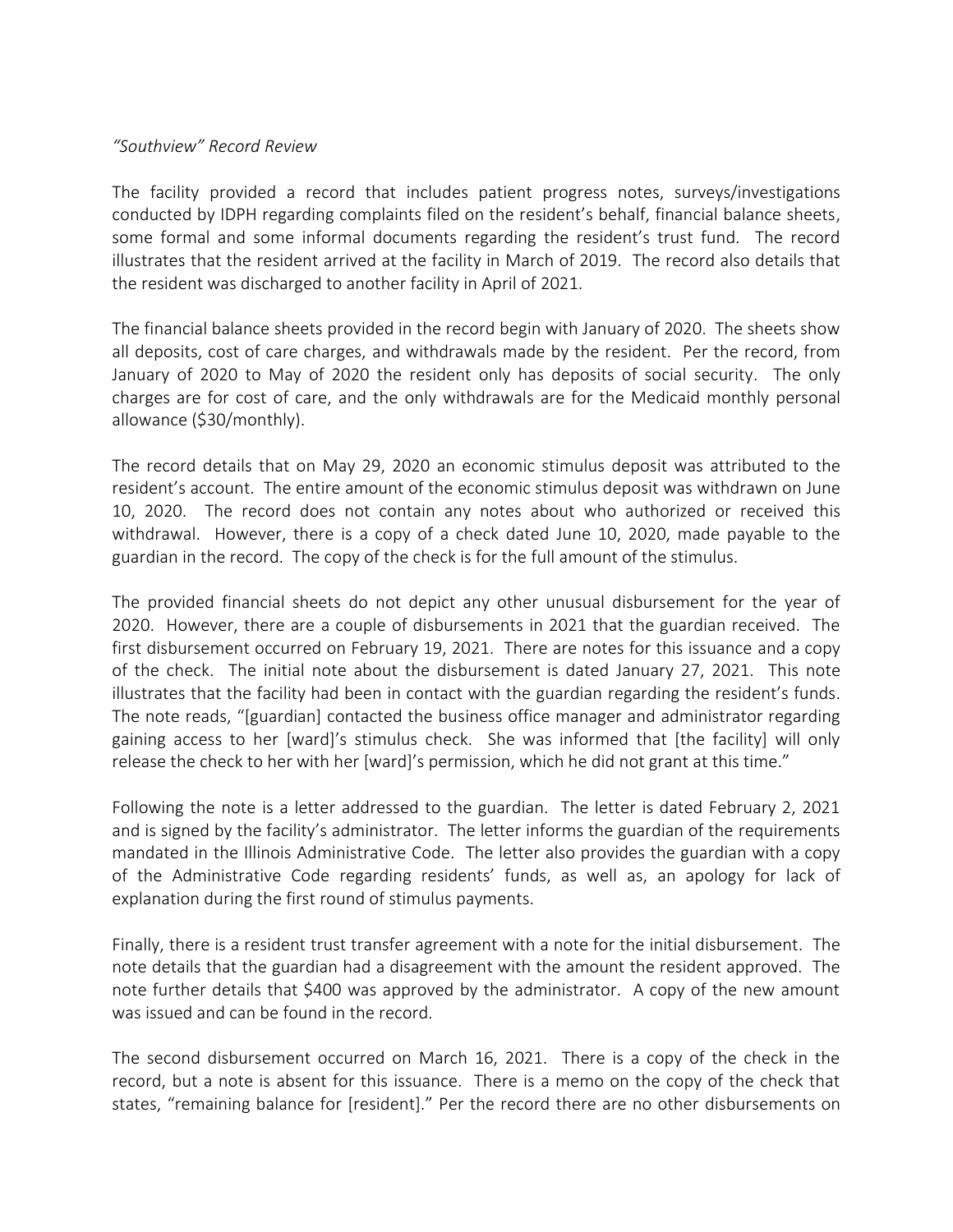the resident's account and the resident was discharged to another facility shortly after this issuance.

The record is absent any formal complaints or grievances filed by the resident or guardian. Yet there is an Illinois Department of Public Health (IDPH) survey in the record that involves the resident. The survey investigated the following: physical abuse, improper nursing care, theft, resident rights, lack of staff, inappropriate employee behavior, menu/meals, and policy and procedures. IDPH found violations regarding physical abuse but all other investigated items were found to be invalid.

## *Guardian Interview*

The HRA's Disability Rights Manager interviewed the guardian of the resident. The guardian stated that she had a conversation with the facility's administrator. The guardian stated that the "administrator was rude, very short," and refused to allow her access to the resident's account. The guardian furthered that the facility initially provided her access then made requests for receipts.

The Disability Rights Manager requested the guardianship paperwork from the guardian. The guardian provided legal documentation that established her as the guardian of the person only for the resident. Finally, the guardian mentioned that she did not have receipts and that the facility does a poor job in keeping up with items she has purchased for the resident.

## *Resident Interview*

The HRA's Disability Rights Manager interviewed the resident on July 1, 2021 at his new residence. The resident was interviewed in the dining room with a social worker present. However, there was ample space for private conversation with the resident. The resident was initially guarded but became more open during the conversation. The resident informed the Disability Rights Manager that he did not like his previous residence because it was an "institution."

The resident was questioned about the management of his funds. The resident informed the Disability Rights Manager that he "did not want anyone to manage his funds." He furthered that his guardian did in the past, but he no longer wants anyone to manage his funds. The resident was asked if he was ok with his guardian previously managing his funds, the resident responded "no!" emphatically. Lastly, the resident expressed a desire to become his own guardian, so that information was passed on to the resident. This information will also be forwarded to the guardian.

# *Site Interviews*

In response to the complaint, the HRA conducted a WebEx site visit with the administrator, business manager, director of operations and legal counsel on June 23,2021. At the site visit the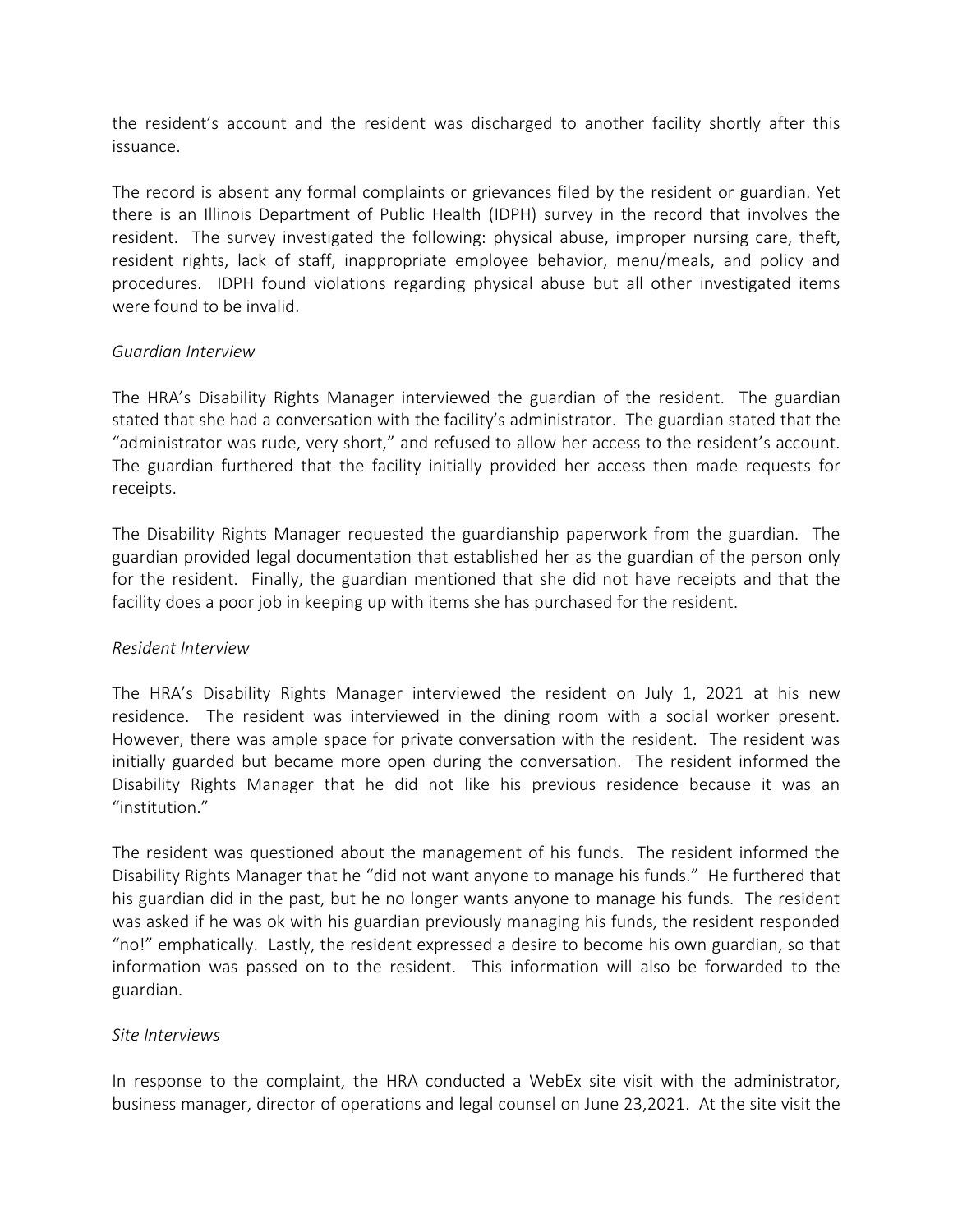HRA was informed by the facility's legal counsel that the guardian was plenary of person only and had no legal authority to manage the resident's estate. The HRA responded that this resident lacked the necessary assets to warrant an estate guardian. The HRA furthered that at no point during his stay at the facility did his account exceed Medicaid's asset limit of \$2,000 dollars. However, after the site visit the Disability Rights Manager consulted agency attorneys for clarification. The attorneys mentioned that the most important thing is that the individual gets to spend their own money on what their wants and needs but did not feel an estate guardian was necessary for limited assets.

The conversation pivoted and the HRA asked the staff present if they were aware that the resident had a guardian. The administrator responded that initially the staff were not aware. She furthered that according to the record the facility knew about the guardian in August of 2019. Then the HRA asked if the resident completed the admission packet. The staff indicated that the admission contract was completed with the guardian. Finally, the HRA asked who completed the Social Security Representative Payee (rep payee) form that is included in the admissions packet. The facility responded that the resident completed his own paperwork, allowing the facility to become rep payee for his social security benefits. The HRA requested documentation of this via email.

The HRA also asked the staff to describe the intake process for new residents. The business office manager explained that typically within 24 hours of entering the facility an admission contract is filled out with resident or guardian. She furthered that during this process a rep payee form is filled. However, the business manager informed the HRA that social service personnel handles those tasks. It was also noted, that in the admission process all residents and guardians are explained their rights.

The HRA followed up this question inquiring if guardians or residents can make requests for items. The staff indicated that there is a form that is available for residents and guardians to request items. The staff furthered that residents typically manage their own personal allowance. Lastly, the staff reported that the facility will ask for receipts if a family seeks reimbursement for expenditures for any resident or if there is suspected misappropriation of resident funds.

The HRA then asked the staff present if there was any formal complaint filed by the guardian. The staff responded that there was not a formal complaint filed by the guardian or resident with any member of the staff. However, the staff did add that the guardian did call the facility's I-Care call line, which is used for comments and suggestions for improvement. The staff maintained that the facility was aware of this issue and addressed it promptly.

The HRA then asked the staff to describe the grievance process. The administrator indicated that there is a grievance form that is filled out and she reviews it. The administrator indicated that there is an official policy on complaint and grievances. Finally, it was mentioned that there is no formal timeframe for a grievance to be completed in, but all complaints are handled as soon as possible.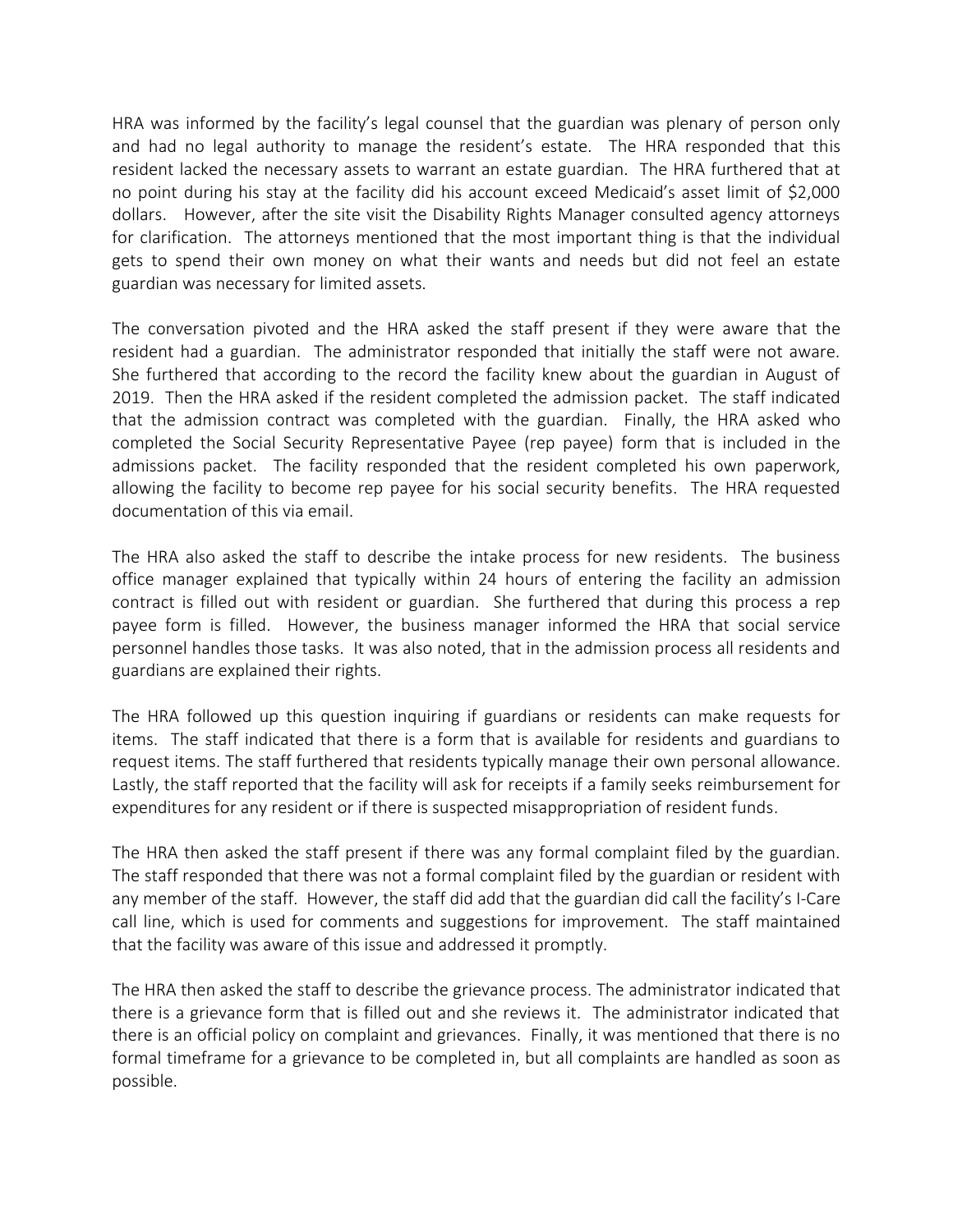Finally, the HRA asked the staff to explain the disbursement from the resident's trust fund from June of 2020. The director of operations informed the HRA that none of the staff present for the interview worked for the facility at that time. She furthered that she had no knowledge of this disbursement as none of them were employed during that period. If the facility was rep payee, it should have had records.

# *Follow up Attorney dialog and Email*

The facility's legal counsel spoke with the HRA at length after the site visit. He indicated that he understood the HRA's position that the resident did not need an estate guardian for minor assets. However, he referenced that nursing home regulations (77 Ill. Adm. Code 300.3260(o)) required the skilled nursing facility to take all steps necessary to ensure that the resident's trust fund was used exclusively for his benefit. The attorney furthered, that the resident did give the guardian some authority to manage the funds on some occasions, but this was not the case every time. The attorney indicated the resident revoked the guardian's access on several occasions. (*The HRA's investigation only turned up one such instance of resident refusal*).

Lastly, the HRA followed up via email with a request to receive copies of relevant policy. The documents were provided as well as the signed rep payee form for the resident from the legal counsel. No other request was made for information and all documents were received timely.

## *Policy Review*

The HRA reviewed Southview's "Resident's Rights" pamphlet. The document is given and explained to all new residents and guardians entering the facility. The document informs residents and guardians that all health information is confidential, private, and protected. It further educates residents on their ability to visit with any person of their choosing, participate in treatment planning, to have reasonable access to any personal funds held for the resident by the facility, and request explanations of medication and health diagnoses. Lastly the pamphlet notifies residents of their right to refuse care, treatment, and voice any grievances. Therefore, this document meets the requirements of providing each recipient of services an explanation of their rights orally and in writing. (405 ILCS 5/2-200)

Next the HRA reviewed Southview's "Resident Trust" protocols that govern all residents' deposits to and withdrawals from the resident trust fund accounts. The procedure was implemented in July of 2015 and revised on July 8, 2020. The procedure governs all deposits to and withdrawals from resident accounts. The policy does not identify if guardians can manage resident funds. However, it notifies all accounting staff of the types of deposits that enter residents' accounts. The procedure then dictates that a deposit report is conducted on the third day of each month.

For withdrawals, the protocols detail that banking is done weekly, and it is the responsibility of the business office manager to provide reports of the residents' balances to employees who distribute funds. The protocols further detail that the request "for all money withdrawn shall be